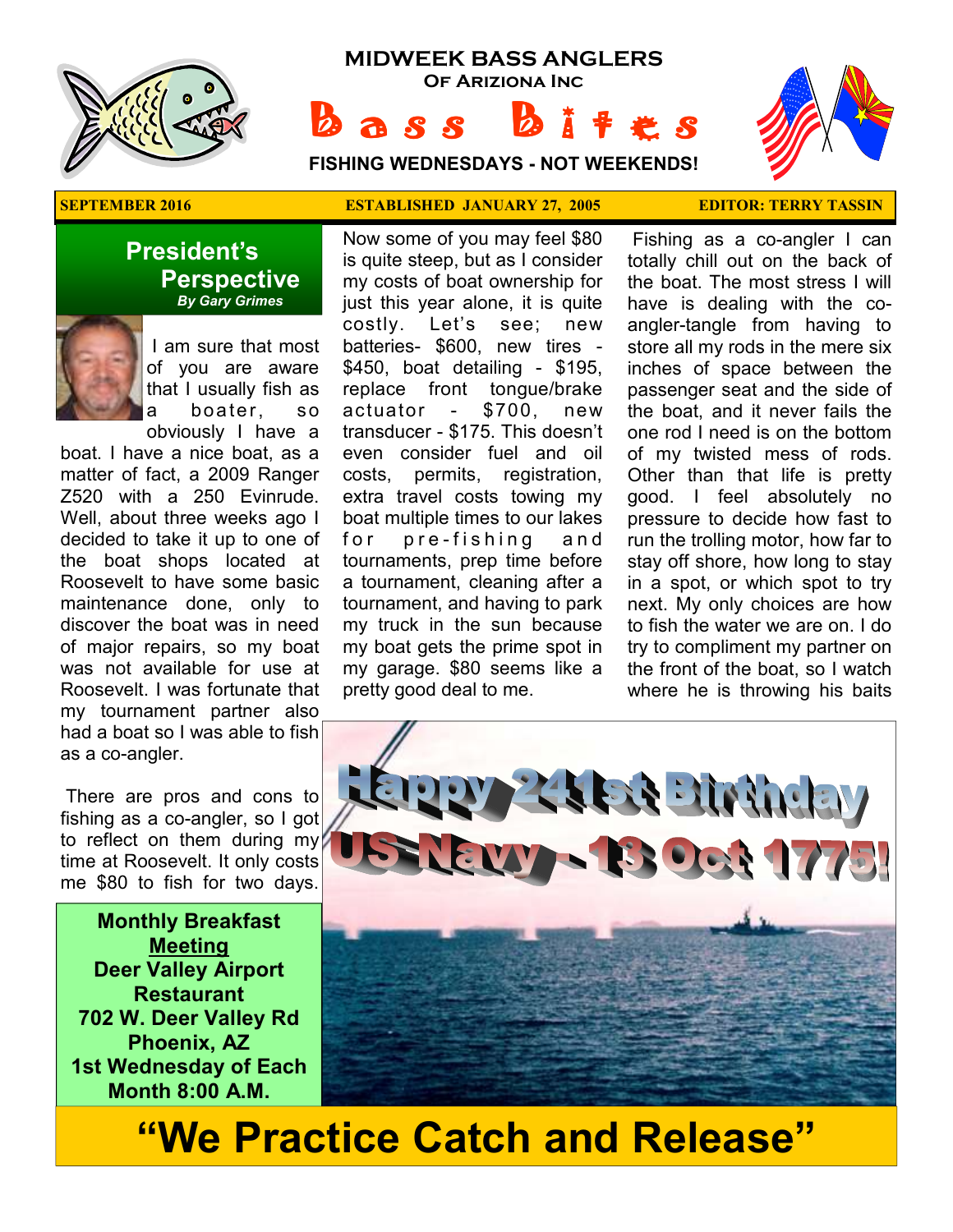#### Page 2

and I try to hit the spots he is missing. I try not to throw over his line, or at least not too much. Until we figure something out, if he is throwing a buzz-bait, maybe I will throw a spinner-bait or crank-bait, or if he is throwing a jig, I can throw a drop-shot. I try to throw something that matches the speed we are moving as it is kind of tough trying to work a drop-shot while my boater is burning the shore with a buzzbait. If I get tired, I can simply toss a Carolina rig out of the back of the boat and enjoy a nice sandwich and a cold bottle of water, life is good. Who knows, maybe I can accidently drop some trail-mix overboard that wakes up a sleeping giant bass just in time so he hits my bait trailing 100 yards off the back of the boat (commonly referred to as the Non-boater drag). I sure hope I don't get snagged back there though, hate it when that happens that far behind the boat. I do, however, try and keep my area

#### **Next Meeting Next Tournament**

Our next club general meeting is scheduled for **Wednesday, 5 October** starting at 8:00 AM, at **Deer Valley Airport Restaurant**  (just one mile north of I-101 at the intersection of 7th Ave & Deer Valley Road). We hope you will come early and have breakfast together.

The next club point tournament will be at **Lake Apache** on **18-19 October 2016.** Club launch headquarters, weigh-in location, and tournament hours will be announced.

somewhat organized so that if I need to move quickly, I won't trip and fall over my tackle and land on his console and break something that would likely cost more than the \$80 that I paid to fish with him. In addition, I get to learn new angling techniques. I have never been a real good jig fisherman, but fishing with David Baca at Roosevelt gave me the opportunity to watch him and learn. He also works a spinner-bait a bit differently than me, so I learned something there as well.

 When the day is over, I may have to re-tie a few rods, but I bet I will be relaxing with a cold beer well before my boater is, because I know he has to fuel the boat, check the oil, recharge his batteries, and probably do some type of repair to something that broke during the day. If he is real lucky, the only thing he has to do is clean up 15 or so used soft plastic baits that I forgot to pick up when I got out.

 Probably the most pressure that I will experience is putting him in the water, and getting him out at the end of the day. Now I am fairly experienced in backing up a trailer, but I likely will have to ask him how to run his truck. Does he have an oldschool key, or one of those new style fobs that can start the truck when I am 5 feet away? Is his shifter on the column or on the floor? God forbid I mistake the windshield wiper lever and break it off because I thought it was his shifter. W here is his emergency brake and how

does it operate? Does he have 4-wheel drive in case the ramp is slick? Where in the heck is his light switch and how does it work so I can turn off the lights on the ramp? The last thing I need at 5AM is a handful of guys flipping me off on the ramp because I don't know how to work the lights. And how the heck does his truck lock?

 So being a co-angler definitely has its pros and cons, and though I love my boat and am very comfortable using it, fishing from the back of the boat is certainly a nice change of pace. I gladly gave my boater his \$80 before the tournament began, knowing all too well his costs are far greater than the few gallons of gas and oil we burned during the tournament.



# **Team Jeff Mason & Joe Kane D/S Deep And Win 1st Place**

 Taking home **1st Place** Team **Jeff Mason & Joe Kane**  weighed the winning creel of five bass weighing 10.61 lbs. Thanks to **Jeff Mason**, one of those five bass weighed 3.14 lbs which was good enough to also earn the team the prize for **2nd Place Big Bass.** 

*Jeff Mason:* I enjoyed the day fishing with Joe Kane and look forward to fishing with him again. Joe got us off to a fast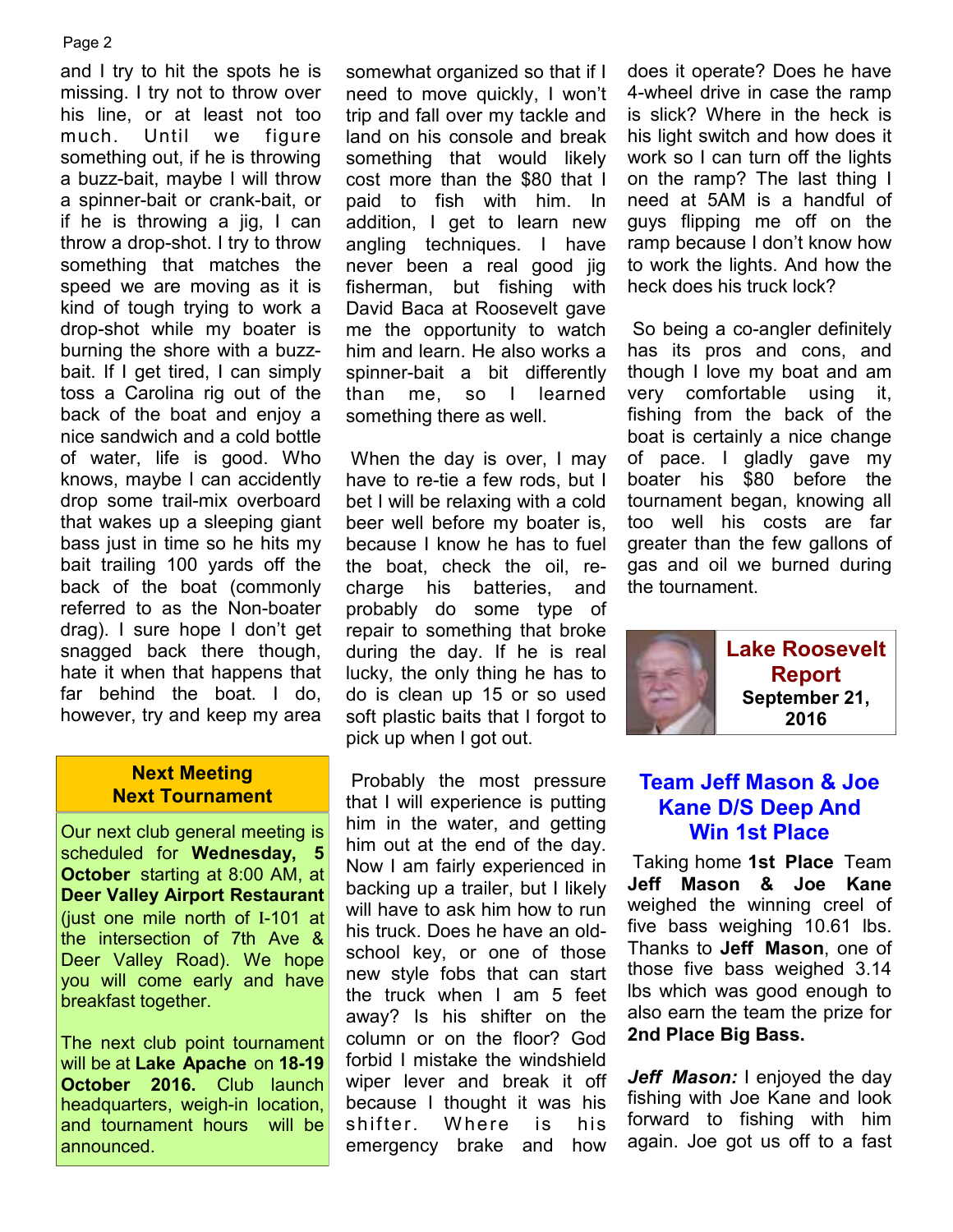start by cranking two of our first three fish in the Porter Springs area. We moved to a spot off Windy Hill and caught fish number four and five by 7:45 AM. I got my drop shot weight stuck and moved the boat over to jerk it loose when fish number four hit. Joe got broke off on a Texas rigged brush hog, and I caught fish number five, a nice 2 1/2 pounder, for our limit on a drop shot in about 15 feet of water.

 We fished some other spots and caught some smaller fish until I hooked a nice 2 plus pounder smallie on a drop shot in a cut across from Windy Hill in about 18 feet of water later in the morning. We then moved to the dam area around 11:30 AM and I caught the  $2^{nd}$ Place Big Fish (3.14 lbs) on a drop shot in about 25 feet of water. We bounced around to a few more spots and caught some more fish but did not cull any for the rest of the day. I only had three rods on the deck all day, two drop shot rods rigged with a Robo Worm Red Crawler, and a Vixen which I threw in a couple of areas but never had a bite.

*Joe Kane:* I got to fish with

#### **Tournament Statistics**

Fifty-three men fished 8 hours each, bringing 112 keeper bass to the scales for a total weight of 154.20 pounds with a 2.91 pound average total catch per fisherman. The average weight of each fish was 1.38 lbs. All but two fish were released back into the lake after weigh-in to fight again another day.



*1st Place Jeff Mason & Joe Kane* 

Jeff Mason; a good guy and a good stick. We caught a limit pretty early on drop shot Robo worm red craw and a Norman Deep Little N Bumble Bee crank bait (big shout out to Chet at the Highway 188 Tackle Shop for putting me on that lure, along with the 10% discount for Midweek Bass guys). After early morning the

bite kind of shut down and it was tough. It was one fish here and one fish there the rest of the day as we moved around a lot but the key bites came later. Jeff culled the early fish the rest of the day on the drop shot in 20-25 feet of water in coves kind of off shore but on no particular structure - including a nice 2 plus smallie. The big fish came off of Windy Hill on drop shot. My thanks go to Jeff who really stuck to his confidence bait while I was in the back trying every color I had. I have only fished four tournaments in my entire life and I feel blessed to have had Jeff as my partner on this day.

## **Team Askam & Kelly Fish North Side of Salt For 2nd Overall Finish**

 In **Second Place** the team of **Jerry Askam & Sean Kelly**  weighed five bass for a total weight of 10.27 lbs. Thanks to **Sean's** 3.93 lb bass the team also won **1st Place Big Fish**  honors.



#### Page 3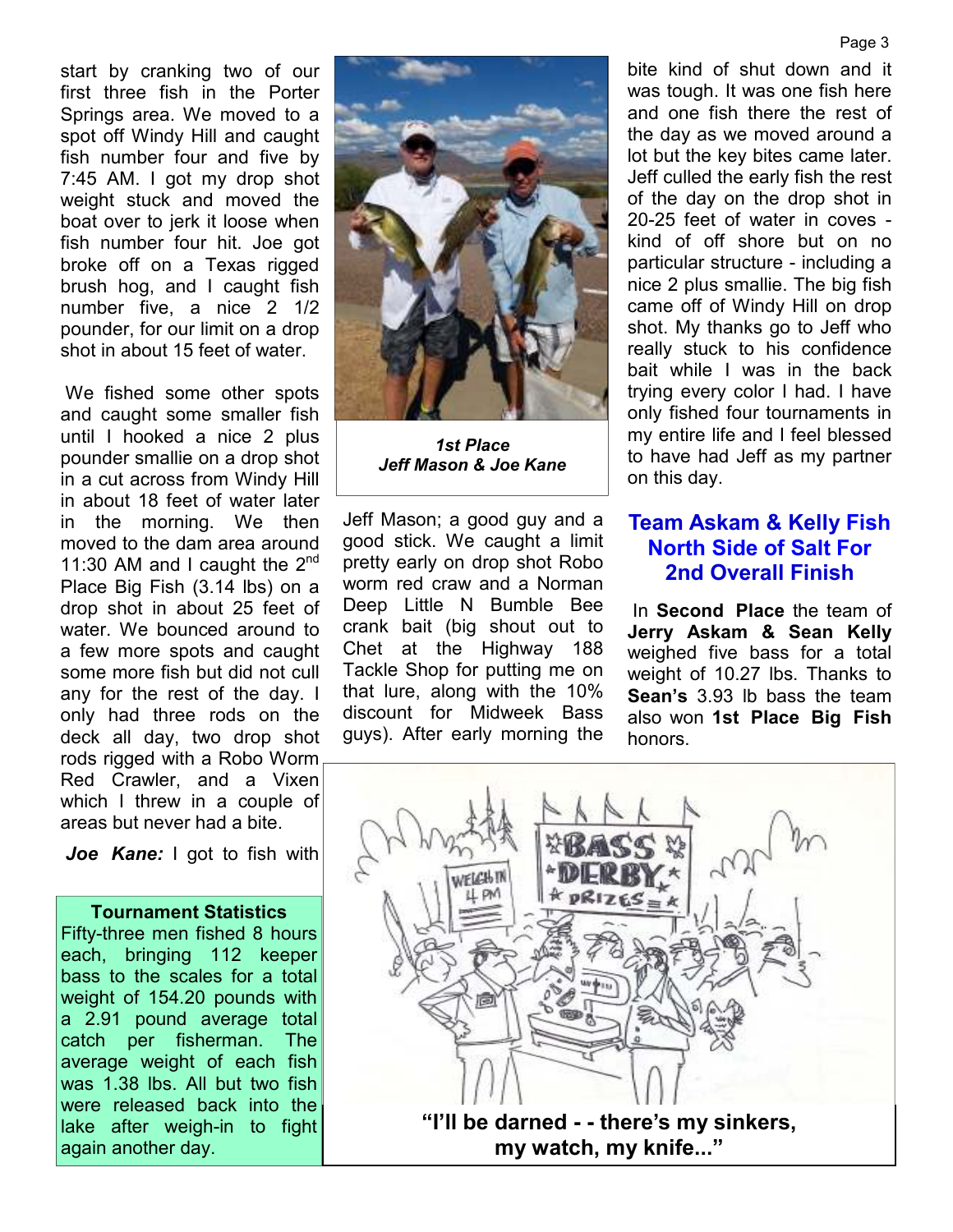#### Page 4

*Jerry Askam:* For the second tourney in a row I had the pleasure of fishing with a partner fishing their first Midweek Bass tourney. My partner at Roosevelt, Sean Kelly, was also fishing his first tourney off a boat.

 He fishes a lot at urban ponds including pond tournaments where he has done well. He is very knowledgeable and you



### **Apache Lake**  *By Gary Grimes*

Our next tournament will be at Apache Lake, and this is a twoday event. Day one is Tuesday, October 18, from safelight until 3PM, and day two is obviously the following day, fishing from safelight until noon. Hopefully you are able to join us.

 We had a lot of late registrations at Roosevelt, which makes for additional and unexpected work for the board so please register no later than the day before our next club meeting, which is on Wednesday October 5th at the Deer Valley Airport at 8AM. The club will be hosting a barbeque at the Burnt Corral Campground on the Monday night before the tournament most likely burgers and brats. If you wish to bring some chips, salad or a desert, let me know beforehand. In addition, there is a strong possibility we will be having a poker tournament following the dinner for those who are able to stay up later than 8PM. This tournament is a favorite for many; good weather, good camping and good fishing. See you there.



*2nd Place Sean Kelly & Jerry Askam* 

would never guess this was his first lake tournament. He is a great guy, good fisherman, and he is the 5th youngest member of the club. Any boater will be lucky to draw him in the future.

 Sean and I pre-fished on Tuesday jumping around looking for areas holding fish. We ended up sticking some good fish while pre-fishing and we had a bag better than on tourney day. Because of the "pre-fishing curse" I feared our good luck on Tuesday would kill us for Wednesday.

 We started and fished most of the day in the Salt end on the North side. Sean stuck our big fish and the big fish for the tourney on a Senko pitched to the bank. We caught around 10 fish total. Sean got most of his fish on the Senko and I picked up fish swimming a grub and on a Texas rigged super hog.

 I've had such good luck with the new guys I think I'll volunteer to be the designated boater for the new members for every tournament!

## **Team Mark Royal & Paul Ojala Take 3rd Place Overall**

 Team **Mark Royal & Paul Ojala** weighed five bass for 9.22 pounds and took home **Third Place** honors.

*Mark Royal:* Congratulations to Jeff and Joe - nice job guys! Two days of pre-fishing and only putting four fish in the boat can cause some pessimistic thoughts. Being boat 29 of 29 can extend that pessimism to make you think that the only two spots that you caught fish will for sure have a boat parked on them when you arrive. Well, Roosevelt is a big lake and we found our first spot with no one there. In case you are wondering where it was located, it was past Windy Hill on the north side of the lake. We were there for 40 minutes without a bite and I know Paul Ojala was thinking we should leave until he got out a Sexy Shad crank bait and put a fish in the boat. I thought that is probably a one-off. Then he did it again! Well that was a no brainer for me. I put on a crank bait with a similar color and caught one on my second cast. That was it for that spot - three fish.

 We then used drop shot rigs along Windy Hill (Robo worm MMIII) to pick up three more, culling one that was about 5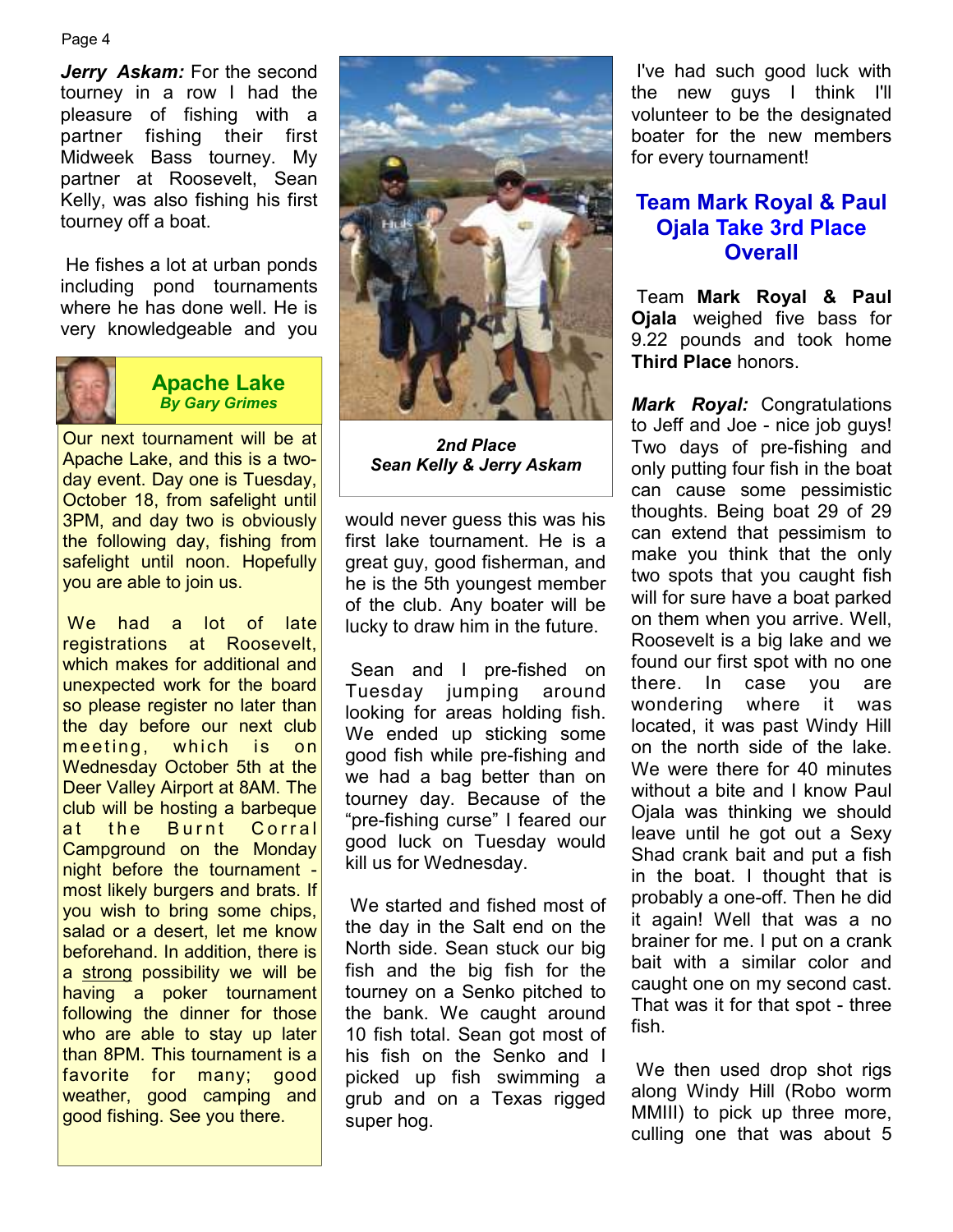

*3rd Place Paul Ojala & Mark Royal* 

inches. We were very fortunate to have some size to the fish we caught since we only caught six fish total. It was great to fish with Paul and a nice end to a very tough fishing day.

# **Team Archer & Meyer Harvest Salt For 4th Place Overall Finish**

 Taking home **4th Place,** Team **Paul Archer & Jeff Meyer**  weighed five fish for a total weight of 9.16 lbs

*Paul Archer:* I met Jeff Meyer for the first time at 188 Tackle the day of the tournament. I loaded his rods up while he got his tackle bag. Was I in for a surprise! I have never seen a tackle bag with rollers and a handle. I told him to put it in the truck and we would strap it to the back seat when we got to the lake.

 We took off and went all the way to the Salt end of the lake. I had found fish pre-fishing in one spot and it was getting better each day. The bite was deep in the morning and gradually moved up to the shore line as the day progressed. Jeff caught the first fish after about an hour; I think that was our biggest. By 8:00 we had a limit with two small fish to cull. That took the rest of the day. The fish gradually moved up and were on the shore by 11:00. That is when Jeff tied on a swim bait. He started picking up fish but they wouldn't stray hooked-up. We both had fish come off before we could get them in the boat. We culled our last small fish with about 30 minutes left in the tournament.

 Jeff is very knowledgeable about fishing and I had a good time swapping stories and telling lies with him. He can even handle a truck and trailer like a pro. We had a great time.



*4th Place Paul Archer & Jeff Meyer* 

 A five fish limit weighing 9.11 lbs was enough to earn **Gary Senft & Jim Buchanan** the **5th Place** money.



*5th Place Gary Senft & Jim Buchanan* 

*Gary Senft:* As the day started I was glad to see cloud cover. That changed fast to sunshine. I knew then it would be a grind. I started on Windy Hill with a big crank bait looking for a big bite that didn't happen. I moved to the other side of Windy Hill and fished a seven inch worm Texas rigged. My first good deep bite broke off because I didn't check my line going over all those sharp rocks. I moved over to the rocks across the lake and we fished small crank baits and caught a small limit. I fished the rest of the day using Texas rigged brush hog and Robo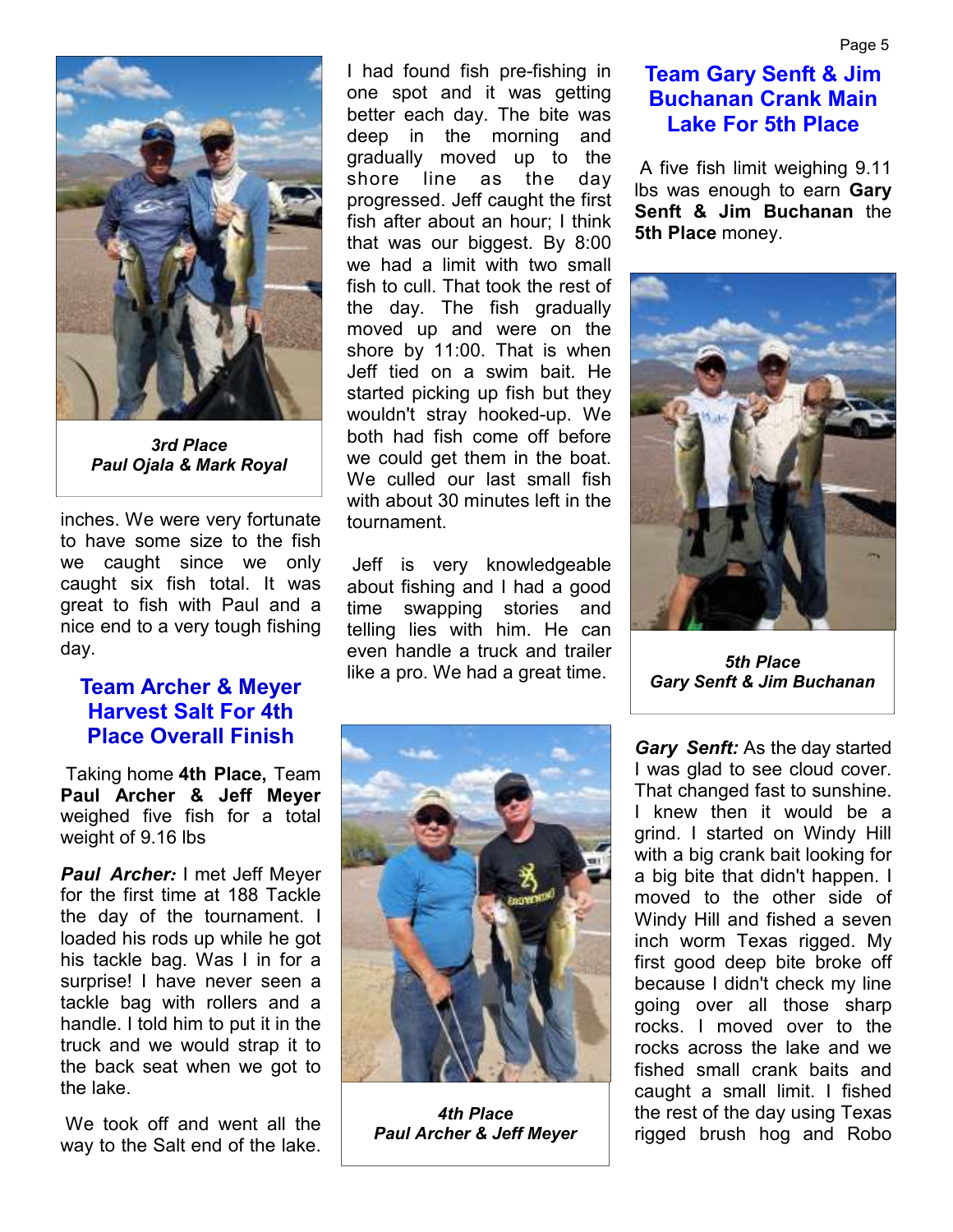Page 6

worms. I also finished the day throwing a crank bait. It was a very good day fishing with big fish Jim Buchanan. Thanks to all the guys who weighted the fish. You guys do a super job.

# **Team Terry Tassin & Todd Gentner Limit Early For 6th Place Finish**

 Bringing five fish to the scales weighing 8.14 lbs was enough to earn **Terry Tassin & Todd Gentner** the **6th Place** prize.



*6th Place Terry Tassin & Todd Gentner* 

*Terry Tassin:* What a great partner to draw for this event. Todd Gentner is a super stick and a great guy to have in the boat. I have to admit that Todd put the majority of bass in our livewell while I provided guide service and functioned as boat driver. As most of the other competitors mentioned, pre-

fishing was very difficult; I only caught one fish on Tuesday, but it is interesting to note that on tournament day Todd using a drop shot rig, caught a beautiful smallie in almost the exact same spot I had caught my one prefishing large mouth bass. Todd pretty well sums up how we caught our fish so that's a wrap for me.

*Todd Gentner:* What a beautiful day on the lake! We started out pounding the rock wall in Sally Mae (Salome Cove) with drop shots, where we limited by 8 AM. After hitting some points and coves throwing numerous varieties of lures and baits, we proceeded to hit the north rock wall at Windy Hill around noon, where we caught a couple, which we were able to cull - again on drop shot rigs. We finished the day at Rabbit Island where we caught a nice smallie that culled a smaller bass - yep on a drop shot. Thanks again to Terry for great company and a good day of fishing.



**Weighing-In**  *By* **Jack Hughes Tmx Director**

 My article this month will be very short due primarily to work overload.

 First, all of our tournament dates for 2017 have been approved by the Forest Service and now a three month process of sending paper work back and forth

begins. Additionally, the proposed rate hike from the Department of Agriculture for tournament fishing has been rejected by Congress and the Senate.

 Senator McCain has been successful working through the Senate Department of Interior Committee and the Department of Agriculture in getting Senior Rates for camping reestablished within Tonto National Forest to half price of what they charge all others. We are continuing to fight for the Disabled Veteran prices recognition of the Golden Eagle passes within Tonto National Forest which is the only Forest Service office in the nation that does not recognize the Golden Eagle pass.

 The Senior rates will go into effect as soon as the pay machines are installed for collecting camping fees or 120 days. The time is needed to reprint fee information and new signs. If you have Red camping permits you can use three of them instead of one Blue pass at Apache for camping.

 Senator McCain's office was also instrumental in stopping the proposed Forest Service rule of no fishing in the river north of the main Lake Havasu and establishing a speed limit on Lake Havasu of 35 MPH for all boats as previously requested by several Greener Organizations and tentatively approved by the Department of Agriculture. Those two rules were estimated to cost 9000 jobs in the Havasu area.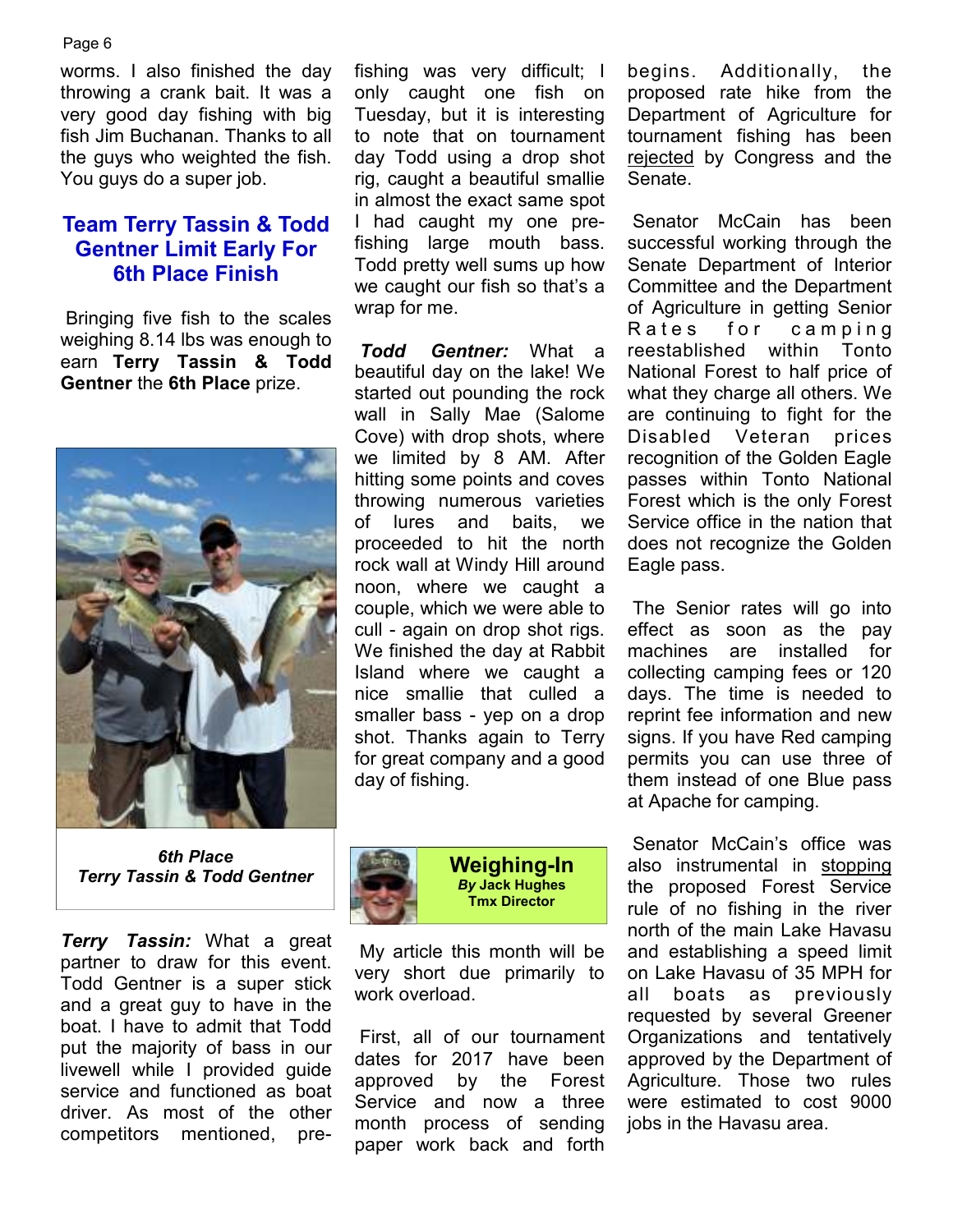# Photo Scrapbook - Lake Roosevelt- September 21, 2016